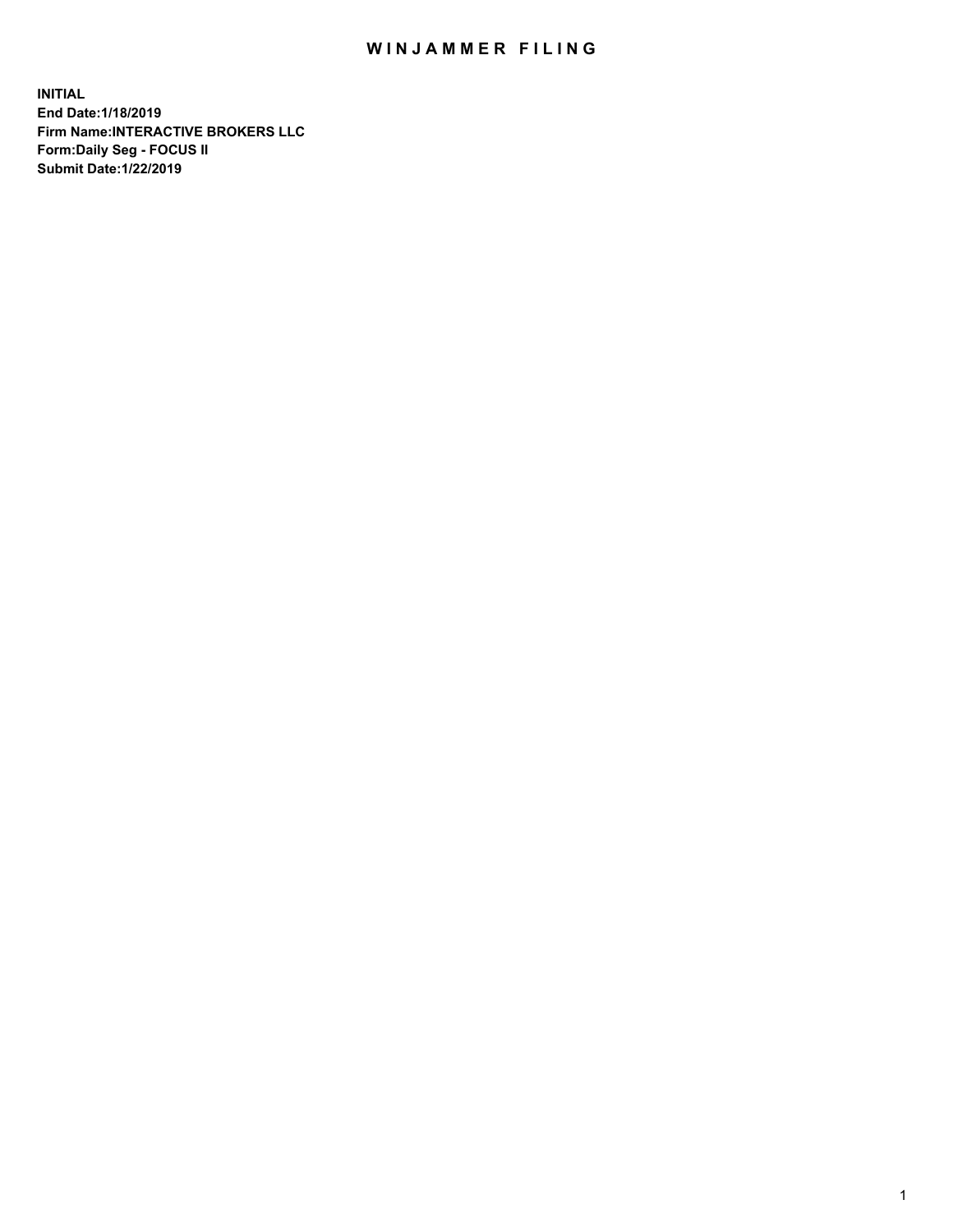**INITIAL End Date:1/18/2019 Firm Name:INTERACTIVE BROKERS LLC Form:Daily Seg - FOCUS II Submit Date:1/22/2019 Daily Segregation - Cover Page**

| Name of Company                                                                                                                                                                                                                                                                                                                | <b>INTERACTIVE BROKERS LLC</b>                                                                  |
|--------------------------------------------------------------------------------------------------------------------------------------------------------------------------------------------------------------------------------------------------------------------------------------------------------------------------------|-------------------------------------------------------------------------------------------------|
| <b>Contact Name</b>                                                                                                                                                                                                                                                                                                            | James Menicucci                                                                                 |
| <b>Contact Phone Number</b>                                                                                                                                                                                                                                                                                                    | 203-618-8085                                                                                    |
| <b>Contact Email Address</b>                                                                                                                                                                                                                                                                                                   | jmenicucci@interactivebrokers.c<br>om                                                           |
| FCM's Customer Segregated Funds Residual Interest Target (choose one):<br>a. Minimum dollar amount: ; or<br>b. Minimum percentage of customer segregated funds required:% ; or<br>c. Dollar amount range between: and; or<br>d. Percentage range of customer segregated funds required between:% and%.                         | $\overline{\mathbf{0}}$<br>$\overline{\mathbf{0}}$<br>155,000,000 245,000,000<br>0 <sub>0</sub> |
| FCM's Customer Secured Amount Funds Residual Interest Target (choose one):<br>a. Minimum dollar amount: ; or<br>b. Minimum percentage of customer secured funds required:%; or<br>c. Dollar amount range between: and; or<br>d. Percentage range of customer secured funds required between:% and%.                            | $\overline{\mathbf{0}}$<br>$\overline{\mathbf{0}}$<br>80,000,000 120,000,000<br>00              |
| FCM's Cleared Swaps Customer Collateral Residual Interest Target (choose one):<br>a. Minimum dollar amount: ; or<br>b. Minimum percentage of cleared swaps customer collateral required:% ; or<br>c. Dollar amount range between: and; or<br>d. Percentage range of cleared swaps customer collateral required between:% and%. | $\overline{\mathbf{0}}$<br>$\underline{\mathbf{0}}$<br>0 <sub>0</sub><br>0 <sub>0</sub>         |

Attach supporting documents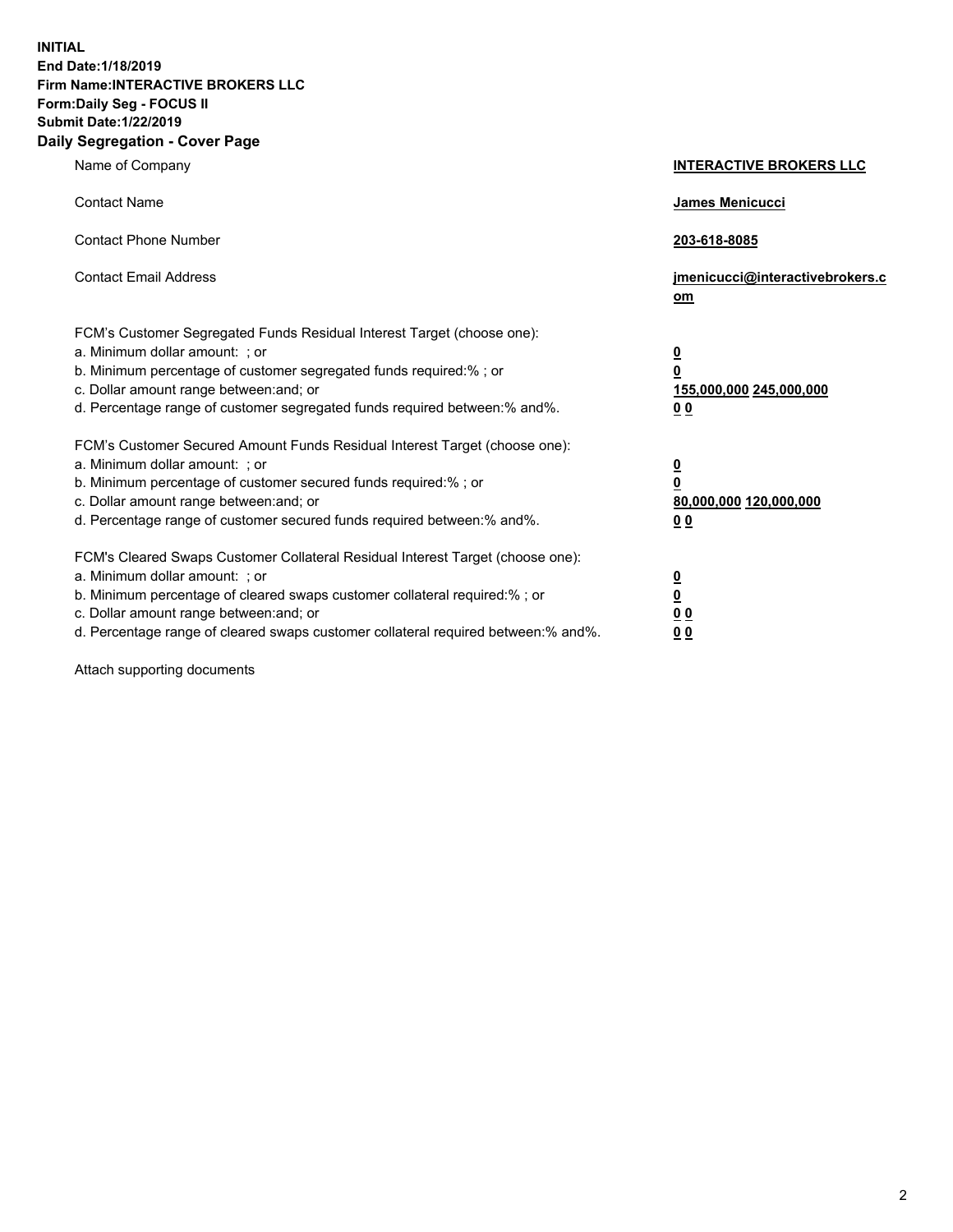## **INITIAL End Date:1/18/2019 Firm Name:INTERACTIVE BROKERS LLC Form:Daily Seg - FOCUS II Submit Date:1/22/2019 Daily Segregation - Secured Amounts**

|                | Dany Ocgregation - oceaned Amounte                                                          |                                   |
|----------------|---------------------------------------------------------------------------------------------|-----------------------------------|
|                | Foreign Futures and Foreign Options Secured Amounts                                         |                                   |
|                | Amount required to be set aside pursuant to law, rule or regulation of a foreign            | $0$ [7305]                        |
|                | government or a rule of a self-regulatory organization authorized thereunder                |                                   |
| $\mathbf{1}$ . | Net ledger balance - Foreign Futures and Foreign Option Trading - All Customers             |                                   |
|                | A. Cash                                                                                     | 439,374,690 [7315]                |
|                | B. Securities (at market)                                                                   | $0$ [7317]                        |
| 2.             | Net unrealized profit (loss) in open futures contracts traded on a foreign board of trade   | -559,999 [7325]                   |
| 3.             | Exchange traded options                                                                     |                                   |
|                | a. Market value of open option contracts purchased on a foreign board of trade              | 113,094 [7335]                    |
|                | b. Market value of open contracts granted (sold) on a foreign board of trade                | -51,436 [7337]                    |
| 4.             | Net equity (deficit) (add lines 1. 2. and 3.)                                               | 438,876,349 [7345]                |
| 5.             | Account liquidating to a deficit and account with a debit balances - gross amount           | 12,092 [7351]                     |
|                | Less: amount offset by customer owned securities                                            | 0 [7352] 12,092 [7354]            |
| 6.             | Amount required to be set aside as the secured amount - Net Liquidating Equity              | 438,888,441 [7355]                |
|                | Method (add lines 4 and 5)                                                                  |                                   |
| 7.             | Greater of amount required to be set aside pursuant to foreign jurisdiction (above) or line | 438,888,441 [7360]                |
|                | 6.                                                                                          |                                   |
|                | FUNDS DEPOSITED IN SEPARATE REGULATION 30.7 ACCOUNTS                                        |                                   |
| $\mathbf{1}$ . | Cash in banks                                                                               |                                   |
|                | A. Banks located in the United States                                                       | 60,819,510 [7500]                 |
|                | B. Other banks qualified under Regulation 30.7                                              | 0 [7520] 60,819,510 [7530]        |
| 2.             | Securities                                                                                  |                                   |
|                | A. In safekeeping with banks located in the United States                                   | 408,403,488 [7540]                |
|                | B. In safekeeping with other banks qualified under Regulation 30.7                          | 0 [7560] 408,403,488 [7570]       |
| 3.             | Equities with registered futures commission merchants                                       |                                   |
|                | A. Cash                                                                                     | $0$ [7580]                        |
|                | <b>B.</b> Securities                                                                        | $0$ [7590]                        |
|                | C. Unrealized gain (loss) on open futures contracts                                         | $0$ [7600]                        |
|                | D. Value of long option contracts                                                           | $0$ [7610]                        |
|                | E. Value of short option contracts                                                          | 0 [7615] 0 [7620]                 |
| 4.             | Amounts held by clearing organizations of foreign boards of trade                           |                                   |
|                | A. Cash                                                                                     | $0$ [7640]                        |
|                | <b>B.</b> Securities                                                                        | $0$ [7650]                        |
|                | C. Amount due to (from) clearing organization - daily variation                             | $0$ [7660]                        |
|                | D. Value of long option contracts                                                           | $0$ [7670]                        |
|                | E. Value of short option contracts                                                          | 0 [7675] 0 [7680]                 |
| 5.             | Amounts held by members of foreign boards of trade                                          |                                   |
|                | A. Cash                                                                                     | 117,436,245 [7700]                |
|                | <b>B.</b> Securities                                                                        | $0$ [7710]                        |
|                | C. Unrealized gain (loss) on open futures contracts                                         | -11,639,137 [7720]                |
|                | D. Value of long option contracts                                                           | 113,094 [7730]                    |
|                | E. Value of short option contracts                                                          | -51,436 [7735] 105,858,766 [7740] |
| 6.             | Amounts with other depositories designated by a foreign board of trade                      | 0 [7760]                          |
| 7.             | Segregated funds on hand                                                                    | $0$ [7765]                        |
| 8.             | Total funds in separate section 30.7 accounts                                               | 575,081,764 [7770]                |
| 9.             | Excess (deficiency) Set Aside for Secured Amount (subtract line 7 Secured Statement         | 136,193,323 [7380]                |
|                | Page 1 from Line 8)                                                                         |                                   |
| 10.            | Management Target Amount for Excess funds in separate section 30.7 accounts                 | 80,000,000 [7780]                 |
| 11.            | Excess (deficiency) funds in separate 30.7 accounts over (under) Management Target          | 56,193,323 [7785]                 |
|                |                                                                                             |                                   |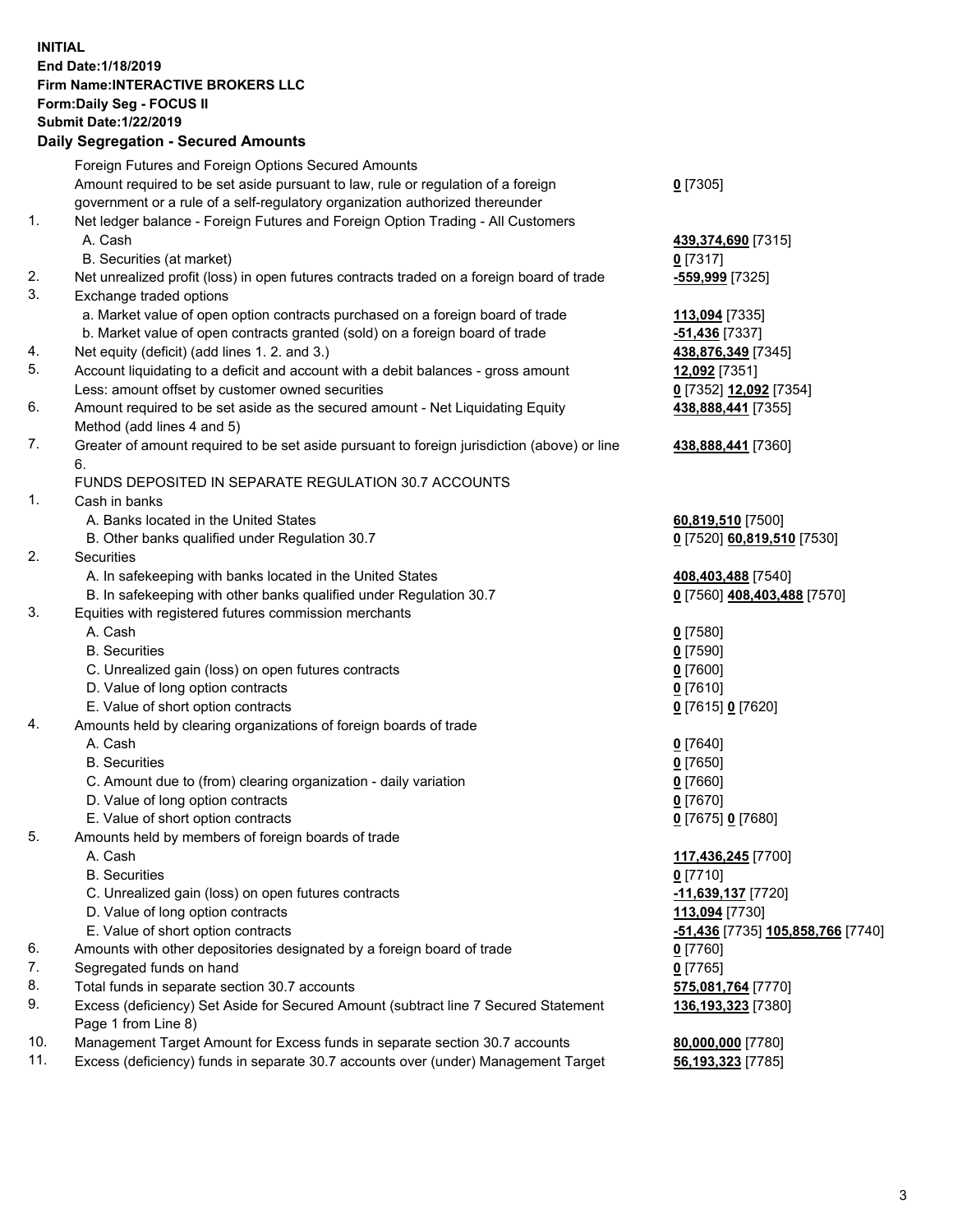**INITIAL End Date:1/18/2019 Firm Name:INTERACTIVE BROKERS LLC Form:Daily Seg - FOCUS II Submit Date:1/22/2019 Daily Segregation - Segregation Statement** SEGREGATION REQUIREMENTS(Section 4d(2) of the CEAct) 1. Net ledger balance A. Cash **3,985,203,938** [7010] B. Securities (at market) **0** [7020] 2. Net unrealized profit (loss) in open futures contracts traded on a contract market **-101,993,969** [7030] 3. Exchange traded options A. Add market value of open option contracts purchased on a contract market **355,263,038** [7032] B. Deduct market value of open option contracts granted (sold) on a contract market **-395,566,003** [7033] 4. Net equity (deficit) (add lines 1, 2 and 3) **3,842,907,004** [7040] 5. Accounts liquidating to a deficit and accounts with debit balances - gross amount **1,398,862** [7045] Less: amount offset by customer securities **0** [7047] **1,398,862** [7050] 6. Amount required to be segregated (add lines 4 and 5) **3,844,305,866** [7060] FUNDS IN SEGREGATED ACCOUNTS 7. Deposited in segregated funds bank accounts A. Cash **430,303,540** [7070] B. Securities representing investments of customers' funds (at market) **2,330,249,380** [7080] C. Securities held for particular customers or option customers in lieu of cash (at market) **0** [7090] 8. Margins on deposit with derivatives clearing organizations of contract markets A. Cash **8,872,424** [7100] B. Securities representing investments of customers' funds (at market) **1,322,875,892** [7110] C. Securities held for particular customers or option customers in lieu of cash (at market) **0** [7120] 9. Net settlement from (to) derivatives clearing organizations of contract markets **-4,238,740** [7130] 10. Exchange traded options A. Value of open long option contracts **355,344,479** [7132] B. Value of open short option contracts **-395,667,291** [7133] 11. Net equities with other FCMs A. Net liquidating equity **0** [7140] B. Securities representing investments of customers' funds (at market) **0** [7160] C. Securities held for particular customers or option customers in lieu of cash (at market) **0** [7170] 12. Segregated funds on hand **0** [7150] 13. Total amount in segregation (add lines 7 through 12) **4,047,739,684** [7180] 14. Excess (deficiency) funds in segregation (subtract line 6 from line 13) **203,433,818** [7190] 15. Management Target Amount for Excess funds in segregation **155,000,000** [7194] **48,433,818** [7198]

16. Excess (deficiency) funds in segregation over (under) Management Target Amount Excess